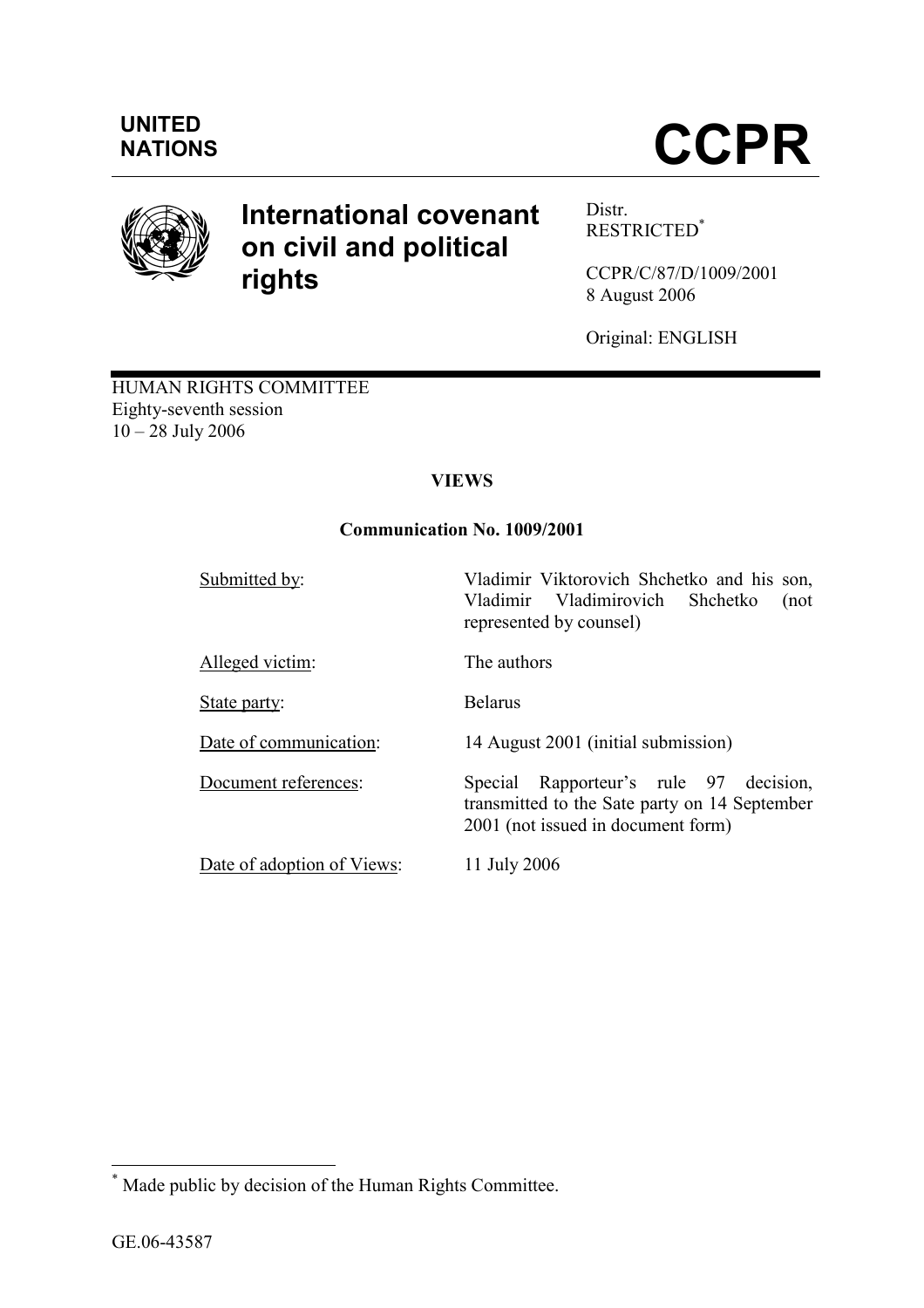Subject matter: Administrative sanction for call for boycott of elections

Procedural issues: none

Substantive issues: Permissible restrictions on right to freedom of expression

Articles of the Covenant: 19, paragraphs 2 and 3; 25

Article of the Optional Protocol: 5, paragraphs 2 (a) and (b)

 On 11 July 2006, the Human Rights Committee adopted the annexed draft as the Committee's Views, under article 5, paragraph 4, of the Optional Protocol in respect of communication No. 1009/2001. The text of the Views is appended to the present document.

[ANNEX]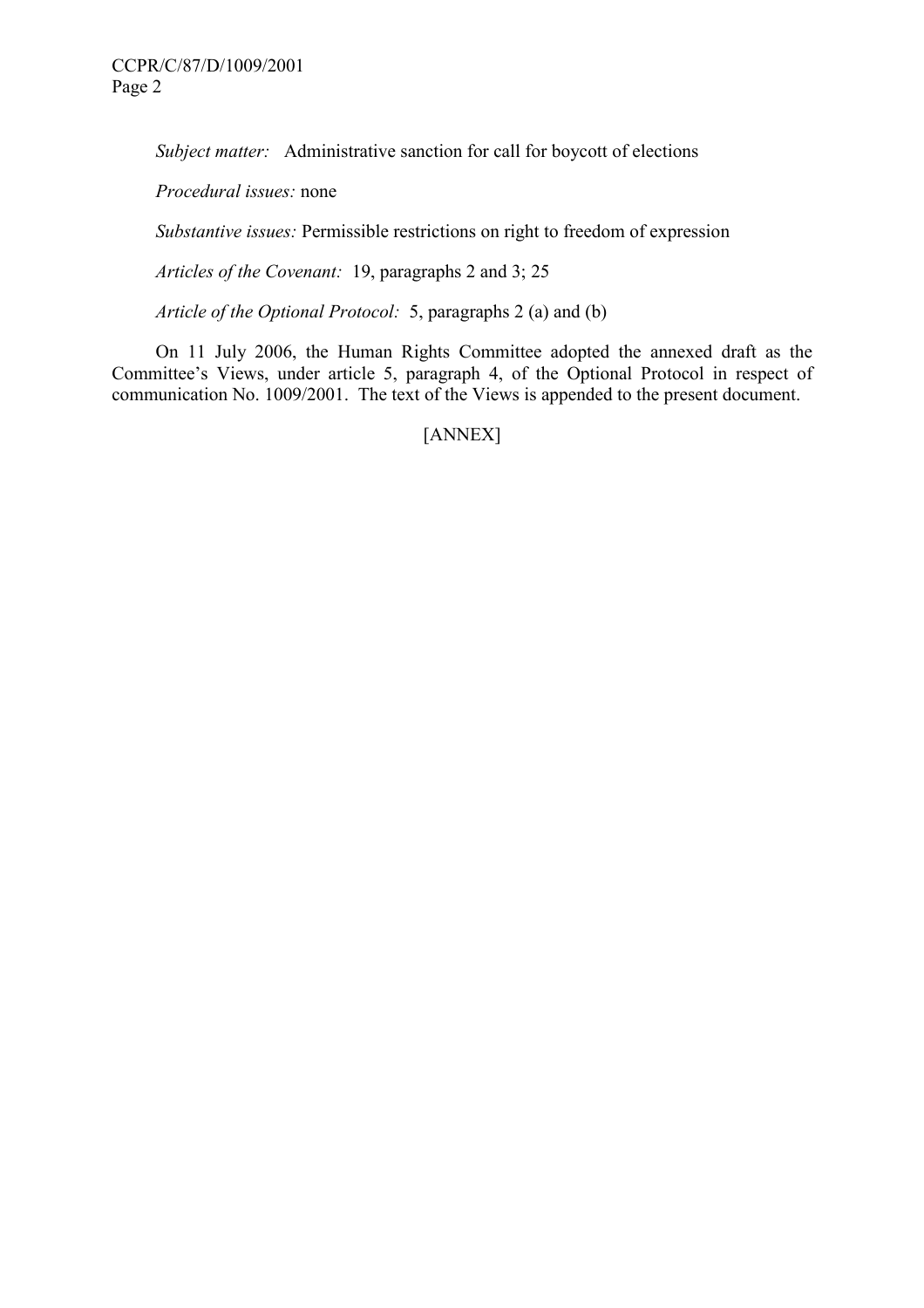#### ANNEX

#### VIEWS OF THE HUMAN RIGHTS COMMITTEE UNDER ARTICLE 5, PARAGRAPH 4, OF THE OPTIONAL PROTOCOL TO THE INTERNATIONAL COVENANT ON CIVIL AND POLITICAL RIGHTS

Eighty-seventh session

#### concerning

#### Communication No. 1009/2001\*

| Submitted by:          | Vladimir Viktorovich Shchetko and his son<br>Vladimirovich Shchetko<br>Vladimir<br>(not<br>represented by counsel.) |
|------------------------|---------------------------------------------------------------------------------------------------------------------|
| Alleged victim:        | The authors                                                                                                         |
| State party:           | <b>Belarus</b>                                                                                                      |
| Date of communication: | 14 August 2001 (initial submission)                                                                                 |

 The Human Rights Committee, established under article 28 of the International Covenant on Civil and Political Rights,

Meeting on 11 July 2006

 Having concluded its consideration of communication No. 1009/2001, submitted to the Human Rights Committee by Vladimir Viktorovich Shchetko and Vladimir Vladimirovich Shchetko under the Optional Protocol to the International Covenant on Civil and Political Rights,

 Having taken into account all written information made available to it by the authors of the communication, and the State party,

Adopts the following:

 $\overline{a}$ 

<sup>\*</sup> The following members of the Committee participated in the examination of the present communication: Mr. Abdelfattah Amor, Mr. Nisuke Ando, Mr. Alfredo Castillero Hoyos, Ms. Christine Chanet, Mr. Edwin Johnson, Mr. Walter Kälin, Mr. Ahmed Tawfik Khalil, Mr. Rajsoomer Lallah, Ms. Elisabeth Palm, Mr. Rafael Rivas Posada, Sir Nigel Rodley, Mr. Ivan Shearer, Mr. Hipólito Solari-Yrigoyen and Mr. Roman Wieruszewski.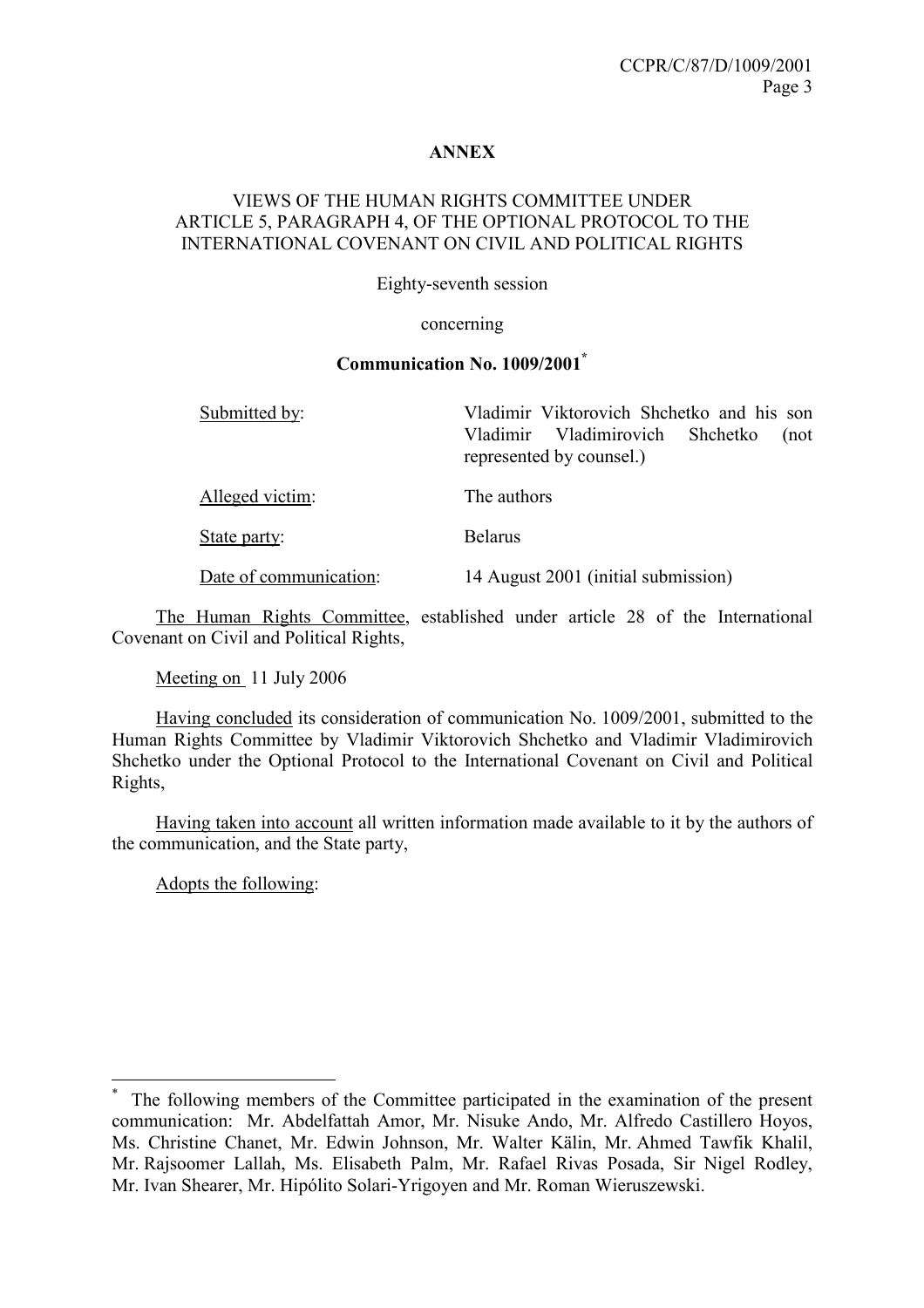#### Views under article 5, paragraph 4, of the Optional Protocol

1. The authors are Vladimir Viktorovich Shchetko and his son, Vladimir Vladimirovich Shchetko, Belarusian nationals born in 1952 and 1979, respectively. Although they do not invoke specific provisions of the Covenant, their communication appears to raise issues under article  $19$  thereof<sup>1</sup>. The authors are unrepresented.

#### Factual background

2.1 By decision of 27 October 2000 of the Pervomay District Court in Bobruisk, the authors were fined 10000 Belarusian roubles each. This administrative sanction was imposed on them since, on 12 October 2000, they had distributed leaflets calling for the boycott of the Parliamentary elections planned for 15 October 2000. The court based its decision on the provisions of article 167-3 of the Administrative Offences Code (hereafter AOC).

2.2 The authors note that article 167-3 *AOC* prohibits public calls for the boycott of elections (in its 1994 version under which they were fined). According to them, this provision cannot be read separately from paragraph 45, part 13, of the Electoral Code (EC, version of 1 February 2000) which prohibits campaigning (including calls for boycott of elections, referenda) during election day only. The authors' further note that on 9 October 2000, article 167-3 of the AOC was amended by law, to bring it into line with the requirements of paragraph 45, EC.

2.3 On an unspecified date, the authors appealed the decision of the Court of 27 October 2000 to the Mogilievsk Regional Court. On 29 December 2000, they received a reply signed by the Court's President, which confirmed the District Court's decision. On an unspecified later date, they filed a request for a protest motion (nadzornaya zhaloba), under a supervisory procedure, to the Supreme Court. (Under this procedure, individuals may appeal to the President of the Supreme Court or his/her deputies, or to the Prosecutor General or his/her deputies, requesting them to introduce a protest motion to the Court to re-examine the case. If granted, the re-examination would only be on issues of law). On 16 March 2001, the Deputy President of the Supreme Court rejected their claim, thereby upholding the lower courts' decisions.

#### The complaint

3. Although the authors do not invoke specific provisions of the Covenant, their communication appears to raise issues under article 19 of the Covenant.

#### State party's observations and author's comments

4. The State party presented its comments on 18 December 2001. It recalls that on 12 October 2000, the authors distributed leaflets that included a call to boycott the Parliamentary elections. Article 167-3 of the AOC in its version of 1994 then in force prohibited calls for the boycott of elections at any time. The amendment of 9 October 2000 referred to by the authors only entered into force one month after its official publication (18 October 2000) in the Official Gazette. The State party thus concludes that the authors' fine was entirely lawful and justified.

 $\overline{a}$ <sup>1</sup> The Optional Protocol entered into force for the State party on 30 December 1992.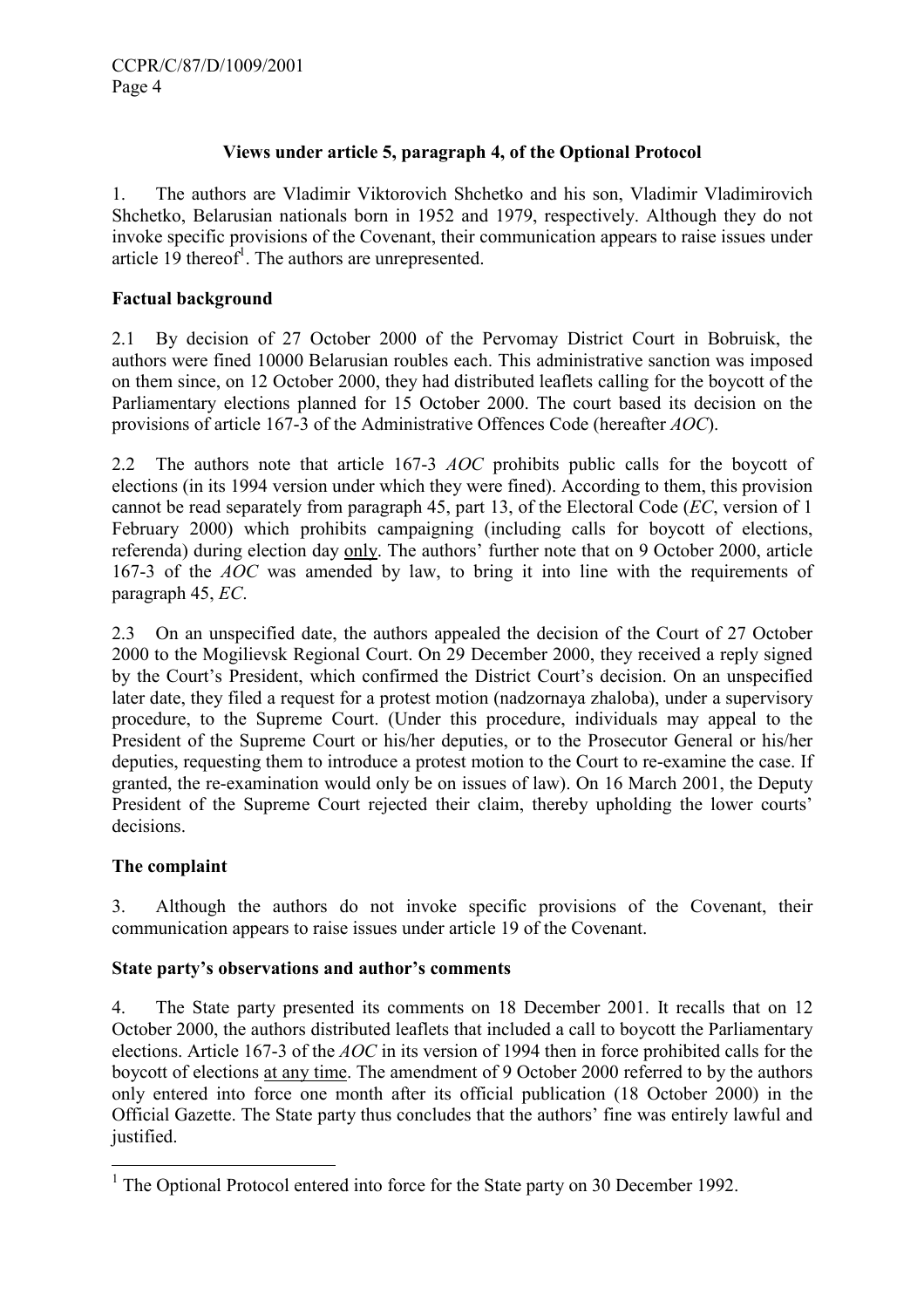5. The authors have presented their comments on 16 June  $2006<sup>2</sup>$ . They reiterate that they were fined for distributing "literature" which called for the boycott of the forthcoming elections. They contend that in fact they distributed an issue of the paper « Worker », which was registered as an official periodical. Notwithstanding, they were fined and copies of other issues of the paper in their possession were confiscated. These copies were returned to them after the elections.

#### Issues and proceedings before the Committee

#### Admissibility considerations

6.1 Before considering any claim contained in a communication, the Human Rights Committee must, in accordance with rule 93 of its rules of procedure, decide whether or not the communication is admissible under the Optional Protocol to the Covenant.

6.2 The Committee notes that the same matter is not being examined under another international procedure of investigation or settlement, and that domestic remedies have been exhausted. The requirements of article 5, paragraph 2 (a) and (b), of the Optional Protocol, nave therefore been met.

6.3 The Committee considers that the present communication may raise issues under article 19 of the Covenant, and that the authors' claim is sufficiently substantiated, for purposes of admissibility. Accordingly, it proceeds to its consideration of the case on the merits.

#### Consideration of the merits

 $\overline{a}$ 

7.1 The Human Rights Committee has considered the present communication in the light of all the information made available to it by the parties, as provided in article 5, paragraph 1, of the Optional Protocol.

7.2 The authors claim that the State party violated their rights by fining them, solely for having distributed leaflets that contained a call for boycott of a general election. The State party has objected that the fine imposed on the authors was lawful and pronounced in accordance with article 167-3 of the Administrative Offences Code.

7.3 The Committee recalls, first, that right to freedom of expression is not absolute and that its enjoyment may be subject to limitations.<sup>3</sup> However, pursuant to article 19, paragraph 3, only such limitations are permissible as are provided for by law and that are necessary (a) for respect of the rights or reputations of others; (b) for the protection of national security or of

 $2$  The authors were requested to present their comments in January 2002, 2 December 2003, 17 June 2005, and 10 May 2006. They have provided comments only on 16 June 2006. It transpired that they have left Belarus and have obtained political asylum in a European Union country, what explains the difficulties in the communication with the authors.

<sup>3</sup> See also, Communication No. 574/1994, Kim vs. the Republic of Korea, Views of 3 November 1998 and Communication No. 628/1995, Park vs. the Republic of Korea, Views of 20 October 1998, Communication No. 780/1997, Vladimir Laptsevich v. Belarus, Views adopted on 20 March 2000, paragraph 8.2; Leonid Svetik v. Belarus, Communication No. 927/2000, Views adopted on 8 July 2004, paragraph 7.2; Vladimir Velichkin v. Belarus, Communication No. 1022/2001, Views adopted on 20 October 2005, paragraph 7.3.